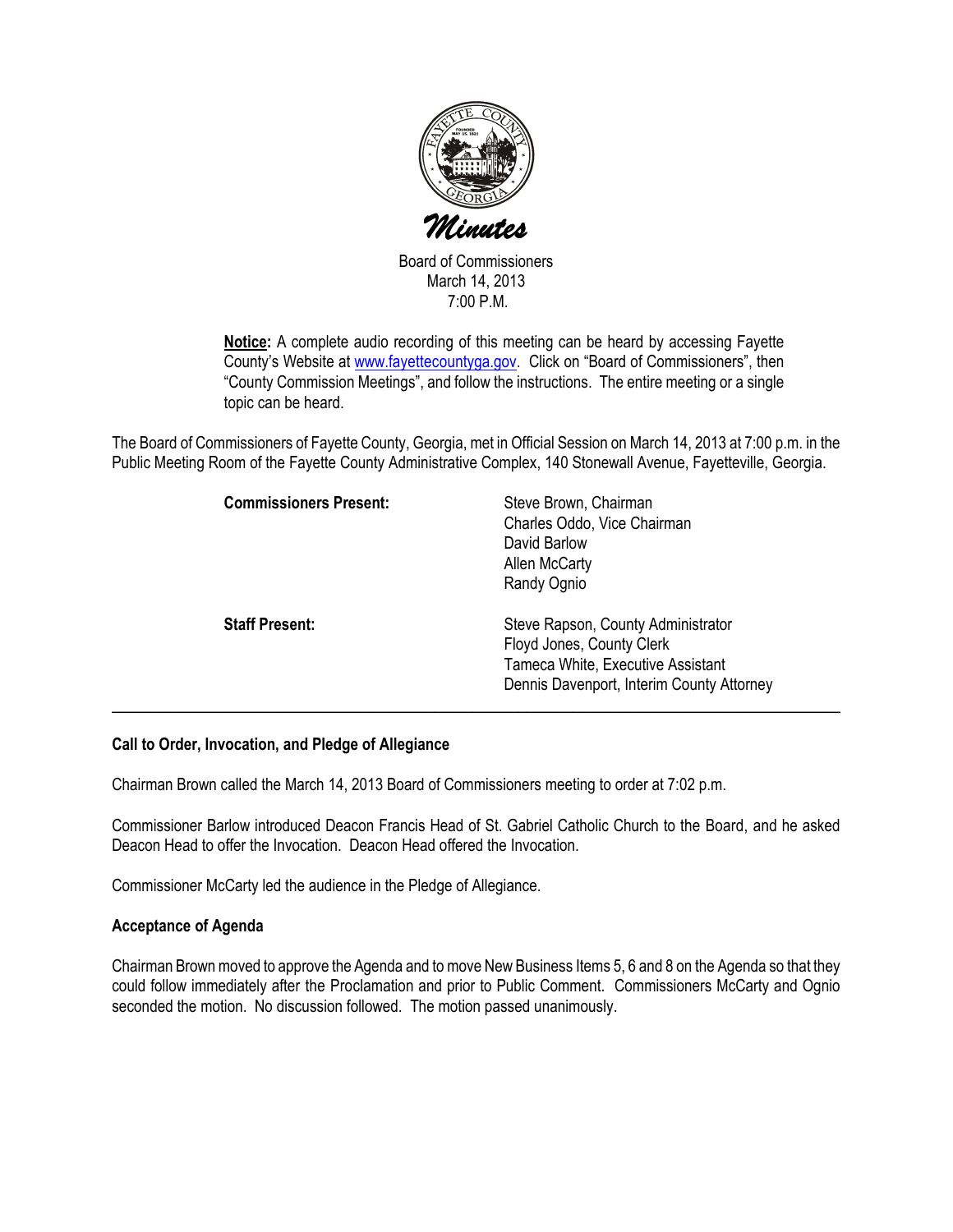### PROCLAMATION / RECOGNITION:

### 1. Proclamation of March 16, 2013 as "Master Gardener Extension Volunteer Appreciation Day."

Commissioner Oddo read the "Master Gardener Extension Volunteer Appreciation Day" proclamation. Ms. Kim Jackson, the Coordinator for the Extension Office, spoke about how the Extension Office provides information to homeowners about horticulture, about how to have sustainable homes with home gardens, and how to become involved in the 4-H program. Ms. Jackson also spoke about the Master Gardener Program where individuals volunteer in the community. A copy of the request and proclamation, identified as "Attachment 1", follows these minutes and is made an official part hereof.

### PUBLIC COMMENT:

Jim Richter: Mr. Richter stated that he attended the Ethics Hearing on March 13, 2013, and that he was pleased to see the ethics charge filed by former Commissioner Robert Horgan against Chairman Brown is dismissed. Mr. Richter asked the Board if there were further developments relating to the investigation into the destruction of public records authorized and carried out by former County Administrator Jack Krakeel and former County Attorney Scott Bennett. He also asked about Mr. Bennett's alleged violation of his employment contract. He stated that he received an anonymous email from an attorney in Henry County advising him that Mr. Bennett was "double-dipping" by practicing law while having an exclusive employment contract with Fayette County. He reported that the attorney detailed three cases where Mr. Bennett was listed as the attorney of record. He continued that he received a copy of Mr. Bennett's employment contract through the Open Records process, and that he confirmed that Mr. Bennett was violating his contract. He stated that he turned the information over to Commissioner Brown and he asked if there were any developments in the matter.

Lee Hearn: Former County Commissioner Lee Hearn told the Board that he was asked recently by County Administrator Steve Rapson why he kept coming to meetings to complain about the new Board's actions, and he said the reason was because he hoped to convince four of the Commissioners that they are being given bad advice by the Chairman. He said he spent two long years listening to Chairman Brown's "decisiveness" and he had a pretty good feel for what the Chairman was trying to achieve before the new Commissioners "catch on to his antics". Mr. Hearn said that he was informed by some friends that the problem with the forum he chose to voice his complaints was that it came off as the opinion of one politician against another who lost the last election, and that it was difficult for the general public to understand the consequences of Commissioner Brown's and the new Board's actions on some issues. He suggested that a forum be created allowing the average citizen to look at the issues in depth and to decide for themselves what are sour grapes and "who is drinking the Brown Kool-Aid". Mr. Hearn suggested that the forum could be transparent, and that it would provide information on the most resent Local Option Sales Tax (LOST) negotiations. Mr. Hearn spoke about the previous Board's approach to the LOST negotiations, but he added that "the new Board has decided to give that money to the Chairman's buddy, the mayor of Fayetteville, and to help Peachtree City pay for all its lawsuits." He suggested that the information which was used by the previous Board and the information used by the current Board be placed on the County's website, and that the issue could be discussed at the next Stormwater Town Hall meeting. Mr. Hearn questioned the recent retirement of Public Safety Director Allen McCullough, who served Fayette County for 31 years, and he asked the Board to take an opportunity to explain why they felt it necessary to do such a great public servant wrong. Mr. Hearn asked the Board to also place on the website their definition of what a balanced budget is. He stated that from July 1, 2009 until July 1, 2012, the General Funds Fund Balance increased every year, and he asked for someone to explain to him how the County was deficit budgeting during those times. Mr. Hearn questioned Chairman Brown's email to all county employees, said it would hurt employee morale, and questioned what the turnover rate would be in the coming months. In closing, Mr. Hearn said he would welcome an opportunity to discuss LOST at a public hearing, a town hall meeting, or at the Stormwater Meeting, said he appreciated the opportunity to speak, and said the Board should expect to see him often.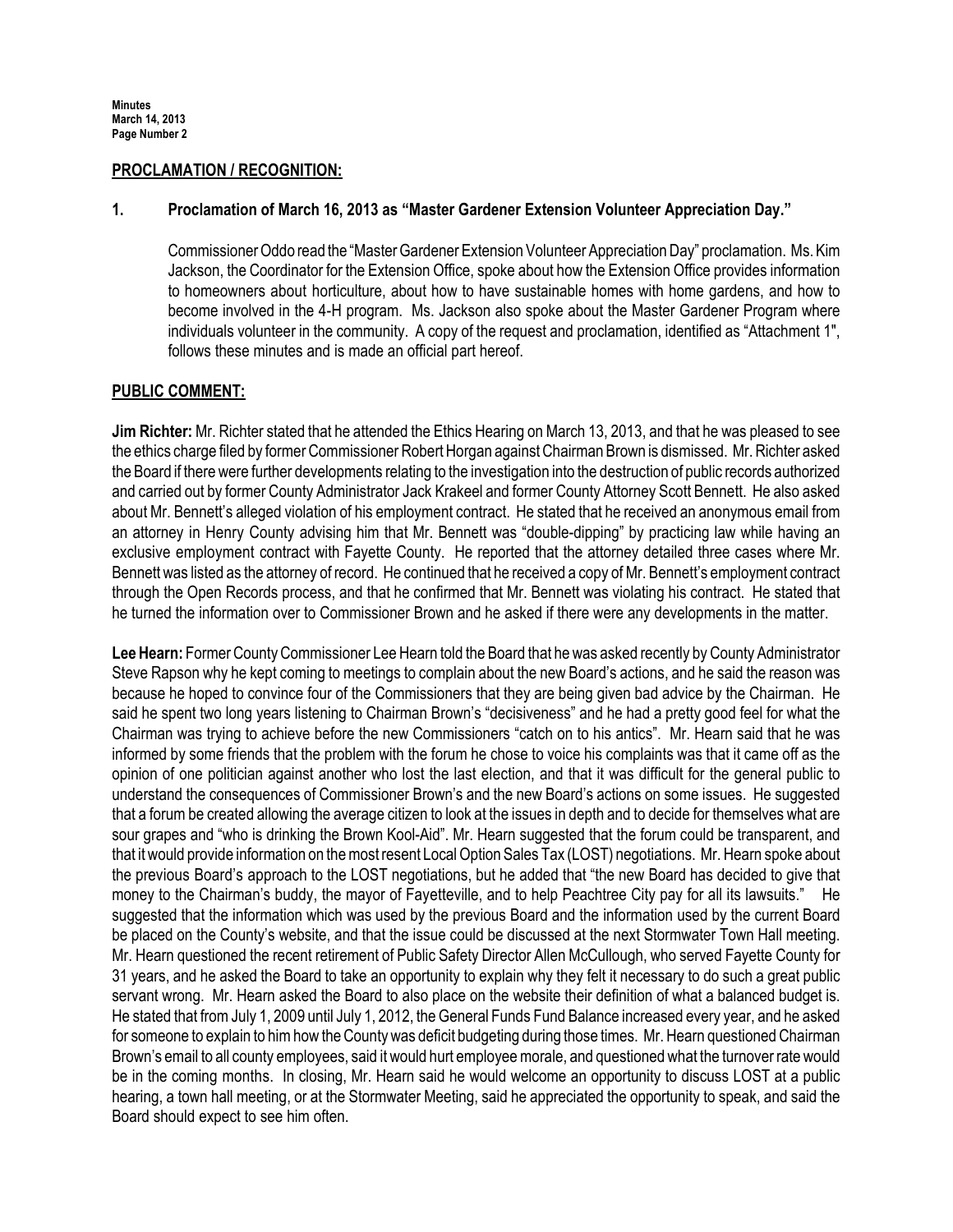Frank Gardner: Mr. Gardner thanked Stormwater staff for coming to his residence and checking his complaint. He added that he thought the Stormwater Department should be moved into the County's Road Department or into the Public Works Division, so that it could become a taxable department. Mr. Gardner next spoke about a safety problem at Lake Horton, and he explained the difficulty to get into a boat from the boat ramp and rocky shore. He said the situation was dangerous, but that the County has sportsmen who he thought he could persuade to raise money in order to make it safer to put boats into the lake.

Paul Parchert: Mr. Paul Parchert informed the Board that Fayette County recently installed two fire hydrants along the West Fayetteville Bypass for an unknown purpose, that the citizens of Janice Drive had paid to install that waterline, and he suggested that the County was installing waterlines along the West Fayetteville Bypass. Mr. Parchert also stated that while he understood that the current Board was not in favor of the West Fayetteville Bypass, he suggested that the County explore the possibility of placing landscaping along the road or trees along the road so that residents do not have to see the road. He said the people moved into excluded neighborhoods; to places where they could see trees. He said that, now, everyone on the West Fayetteville Bypass could see all the way up his deck and see him in his hot tub. He said this issue affected all the property owners along the West Fayetteville Bypass, and he did not think there would be much cost in providing cover for those along West Fayetteville Bypass.

Mayor Greg Clifton: Fayetteville Mayor Greg Clifton replied to Mr. Hearn's comments saying Chairman Brown did not make any commitment regarding Local Option Sales Tax (LOST) negotiations to the cities other than once the new Board was installed there would be negotiations. He spoke about the difficulties in working with the County with its previous Board, stated that consultant Phil Sutton had concluded that the City of Fayetteville should receive 18%, and that the City of Fayetteville only received 14.99%. He said that the negotiation stage had given way to the lawsuit phase where the issue would be decided by a judge. He informed the Board that all the parties thought negotiation was better than facing a judgment, that all the parties made compromises, that City Manager Joe Morton worked to bring the Town of Tyrone back to the negotiation table, and that the best agreement given the circumstances was reached. He closed his remarks by thanking the new Board for working with the cities on this matter. Chairman Brown replied that Mayor Clifton did not deserve the criticism he received from Mr. Hearn during public comments.

## CONSENT AGENDA:

Commissioner Oddo moved to approve Consent Agenda Items 2 and 3 with one change to the March 4, 2013 Stormwater Meeting Minutes. He explained that the change was minor, and that one name needed to be corrected from Rick Medder to Rick Minter. Commissioner Barlow seconded the motion.

The motion to approve Consent Agenda Items 2 and 3 with one change to the March 4, 2013 Stormwater Meeting Minutes passed unanimously.

- 2. Approval of staff's recommendation to award annual Bid #872 to E.R. Snell Contracting of Tyrone as the primary vendor, to C.W. Matthews, Inc. of Tyrone as the secondary vendor, and to C.W. Matthew's Inc. of Forest Park as a backup vendor for the purchase of asphalt for the 2013 calendar year, in an amount not to exceed \$2,660,000.00, and authorization for the Chairman to sign the contracts. A copy of the request, identified as "Attachment 2", follows these minutes and is made an official part hereof.
- 3. Approval of the February 21, 2013 Department Outreach Meeting Minutes, the February 28, 2013 Board of Commissioners Meeting Minutes, and the March 4, 2013 Stormwater Town Hall Meeting Minutes.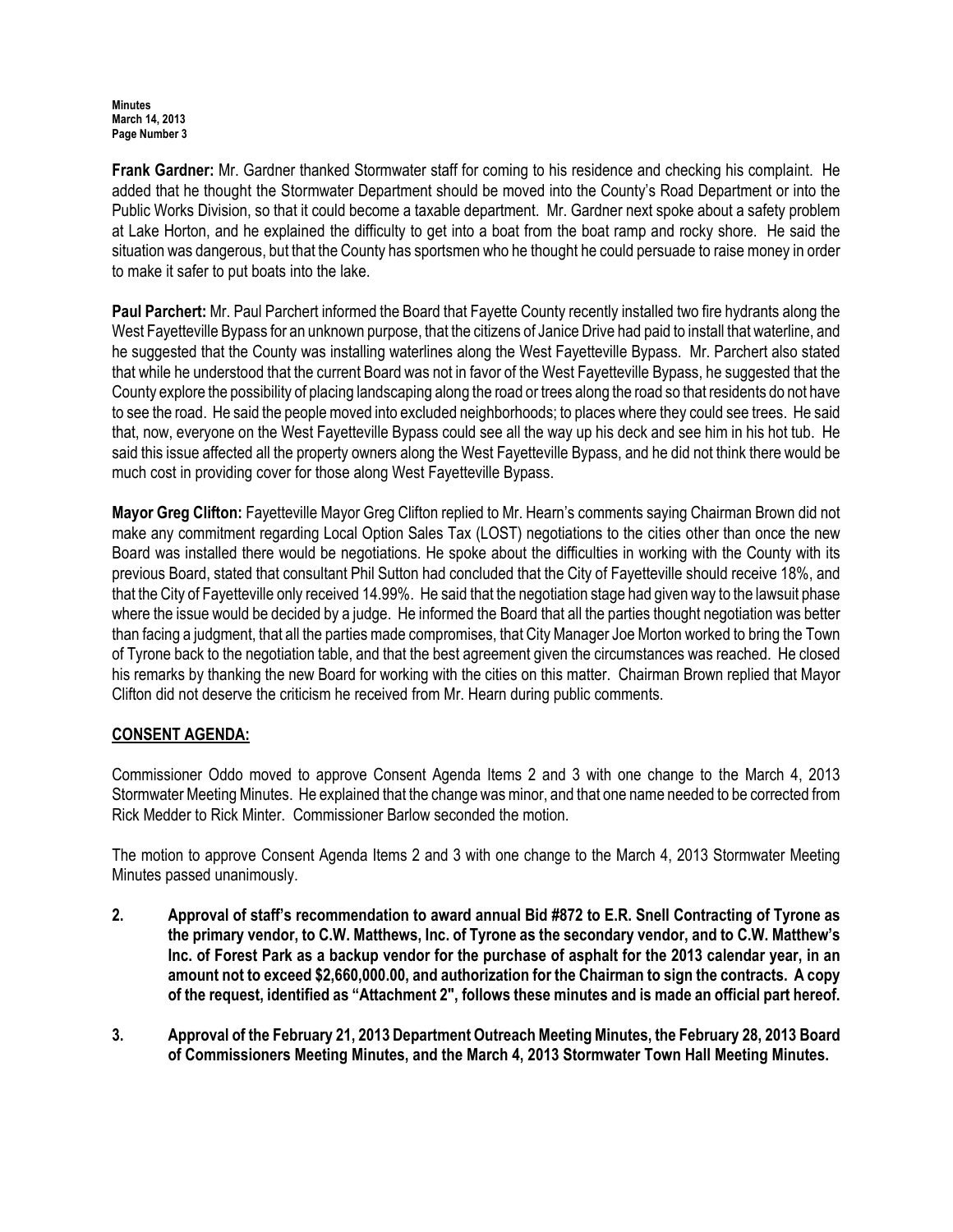### OLD BUSINESS:

### NEW BUSINESS:

### 4. Consideration of Chairman Brown's recommendation to adopt Resolution 2013-07 opposing the split of the Griffin Judicial Circuit and the creation of a separate circuit for Fayette County.

Commissioner McCarty moved to adopt Resolution 2013-07 opposing the split of the Griffin Judicial Circuit and the creation of a separate circuit for Fayette County. Commissioner Ognio seconded the motion.

Chairman Brown stated that this issue has "kind of come and gone and that this year the environment might have been ripe for another attempt at trying to split Fayette County off of its judicial circuit". He said the Board did not see this potential action as being in the best interest of Fayette County since a study conducted in years past showed that the action would significantly increase costs to both the County and the State of Georgia. Furthermore, he said it would create a problem since there would be only one Superior Court Judge in the Fayette Circuit, and that due process would be significantly slowed due to the number of case loads. Moreover, the Chairman pointed out that there would be other issues if the judge had a conflict of interest in hearing a case and other judges from other circuits would have to be brought in.

 The motion to adopt Resolution 2013-07 opposing the split of the Griffin Judicial Circuit and the creation of a separate circuit for Fayette County passed unanimously passed unanimously. A copy of the request and Resolution 2013-07, identified as 'Attachment 3", follow these minutes and are made an official part hereof.

### 5. Consideration of Chairman Brown's recommendation to adopt Resolution 2013-08 supporting the rescission of the Road Tax Penalty from the Transportation Investment Act.

Chairman Brown pointed out a sign on a tripod that was placed in the room, and he explained that he was part of a group named "The Transportation Leadership Coalition". He said the group deeply believed that is there should not be a penalty on the public for voting their conscious. He explained that when a referendum is put together for the people to vote upon, but with the caveat that the people will be penalized if they do not vote a certain way, that it is not right. Chairman Brown then read Resolution 2013-08 into the record. The following is the text of Resolution 2013-08:

# *RESOLUTION 2013-08*

# *A RESOLUTION IN SUPPORT OF RESCINDING THE ROAD TAX PENALTY FROM THE TRANSPORTATION INVESTMENT ACT*

*WHEREAS, The Transportation Investment Act of 2010 (TIA) was passed hurriedly as the 2010 General Assembly waned to a close, with little public input and little public knowledge of what was contained in the bill; and*

*WHEREAS, The overwhelming majority of citizens in Fayette County, both Republican and Democrat, voted in opposition of the TIA referendum held in July of 2012; and*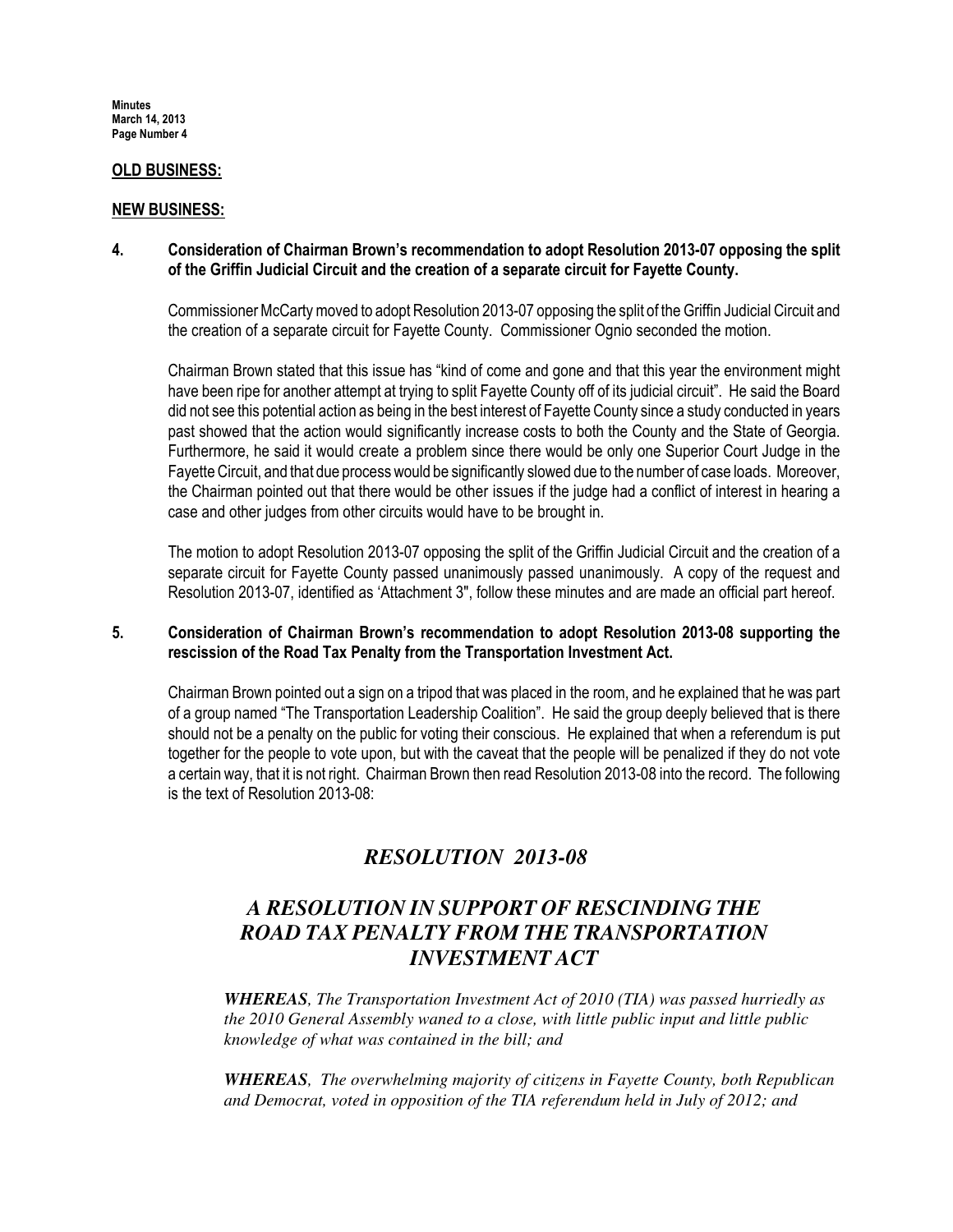*WHEREAS, Not a single county in the traffic-filled metropolitan Atlanta Region approved the TIA referendum; and*

*WHEREAS, Transportation Investment Act referendum was voted down by citizen taxpayers in the Northwest Georgia Region, Georgia Mountains Region, Atlanta Region, Three Rivers Region, Northeast Georgia Region, Middle Georgia Region, Southwest Georgia Region, South Georgia Region and the Coastal Region; and*

*WHEREAS, We determine it is un-American and undemocratic to create a bill touted as a referendum, asking the electorate to decide, and penalize them if they oppose the measure; and*

*WHEREAS, We view any claim that the citizen taxpayers brought this egregious penalty onto themselves as thoughtless and irresponsible as the general public had little idea of what was in TIA bill; and*

*WHEREAS, There was no "local opportunity to decide" as the entire process, including the referendum and penalty was mandated by the State Legislature; and*

*WHEREAS, The Fayette County Board of Commissioners believes, "One should not treat others in ways that one would not like to be treated," and the State Legislature has not levied such penalties against itself;* 

*BE IT THEREFORE RESOLVED THAT the Board of Commissioners of Fayette County does hereby formally request that the State Legislature, reflecting the desires of Georgia's citizens with full accountability, rescind all penalties from the TIA as stated in Senate Bill 73. Be it further resolved that the Board of Commissioners of Fayette County pose no objection with three regions that approved the TIA retaining the lower 10% match for the duration of the tax period.*

*So resolved this 14th day of March 2013, by the*

### *BOARD OF COMMISSIONERS FAYETTE COUNTY, GEORGIA*

After reading the resolution into the record, Chairman Brown told those present that the "crossover day" for the Georgia General Assembly had come and gone, and he explained that for a bill to remain alive in the Georgia General Assembly, it had to be passed by either the Senate or the House of Representatives prior to "crossover day. Chairman Brown stated that Senate Bill 73 (SB73), which would have removed the penalties, was not approved by either legislative house prior to "crossover day" and therefore Fayette County was still stuck with the penalty for voting against Transportation Investment Act referendum. He thought that passing Resolution 2013-08 would show the County's support of those senators who had the courage to raise the question and fight for the citizens of Georgia who should not be penalized for speaking their mind and voting their conscious.

Chairman McCarty moved to adopt Resolution 2013-08. Commissioner Barlow seconded the motion. No further discussion followed. The motion passed unanimously. A copy of the request and Resolution 2013- 08, identified as "Attachment 4", follow these minutes and are made an official part hereof.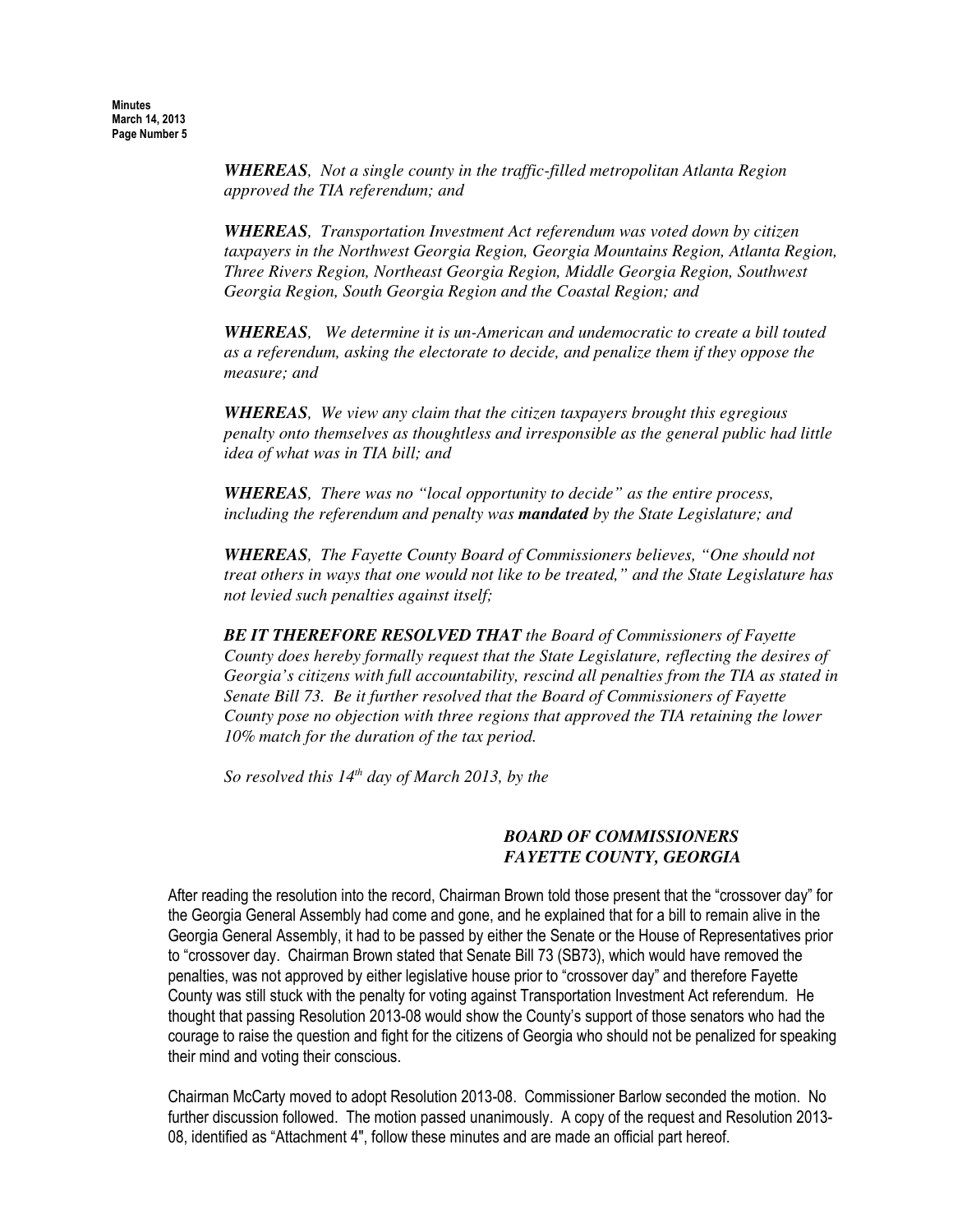### 6. Consideration of Chairman Brown's recommendation to adopt Resolution 2013-09 removing Fayette County from the Concept 3 Transit Plan.

Chairman Brown informed the audience that there is a Regional Mass Transit Plan that includes the 10 counties of the Metropolitan Atlanta Region. He referred to a map of south metropolitan Atlanta and Fayette County which was displayed on the televisions in the room, and he spoke about where commuter rails and an arterial bus rapid transit was projected for Fayette County. Chairman Brown then read Resolution 2013-09 into the record. The following is the text of Resolution 2013-09:

# *RESOLUTION 2013-09*

# *RESOLUTION TO REMOVE FAYETTE COUNTY FROM THE CONCEPT 3 TRANSIT PLAN*

*WHEREAS, Fayette County has a population of approximately 107,000 and a land mass of almost 200 square miles; and* 

*WHEREAS, Fayette County's projected population for 2030 is expected only to be 179,000; and*

*WHEREAS, The transit projects listed for Fayette County in the Concept 3 transit plan are cost prohibitive and not suited for the county's low density land use plan; and*

*WHEREAS, Fayette County commuters make up an extremely small portion of the ridership with mass transit in metropolitan Atlanta; and*

*WHEREAS, Fayette County's ability to draw economic development and quality residents is not dependent upon mass transit, but, rather upon its unique rural quality of life; and*

*WHEREAS, The conservative culture within Fayette County frowns upon a system that is not close to self-sustaining, requiring enormous subsidies, while eliminating routes and personnel in the face of declining revenues; and*

*WHEREAS, It is the duty of all jurisdictions in Fayette County to focus on protecting our quality of life, residential density remaining low, our excellent school system, our less congested roads, our green spaces and our exceptional commitment to public safety, which keeps our community strong and able to attract high paying jobs to Fayette County, avoiding attempts to mimic more rampant growth patterns in other areas;*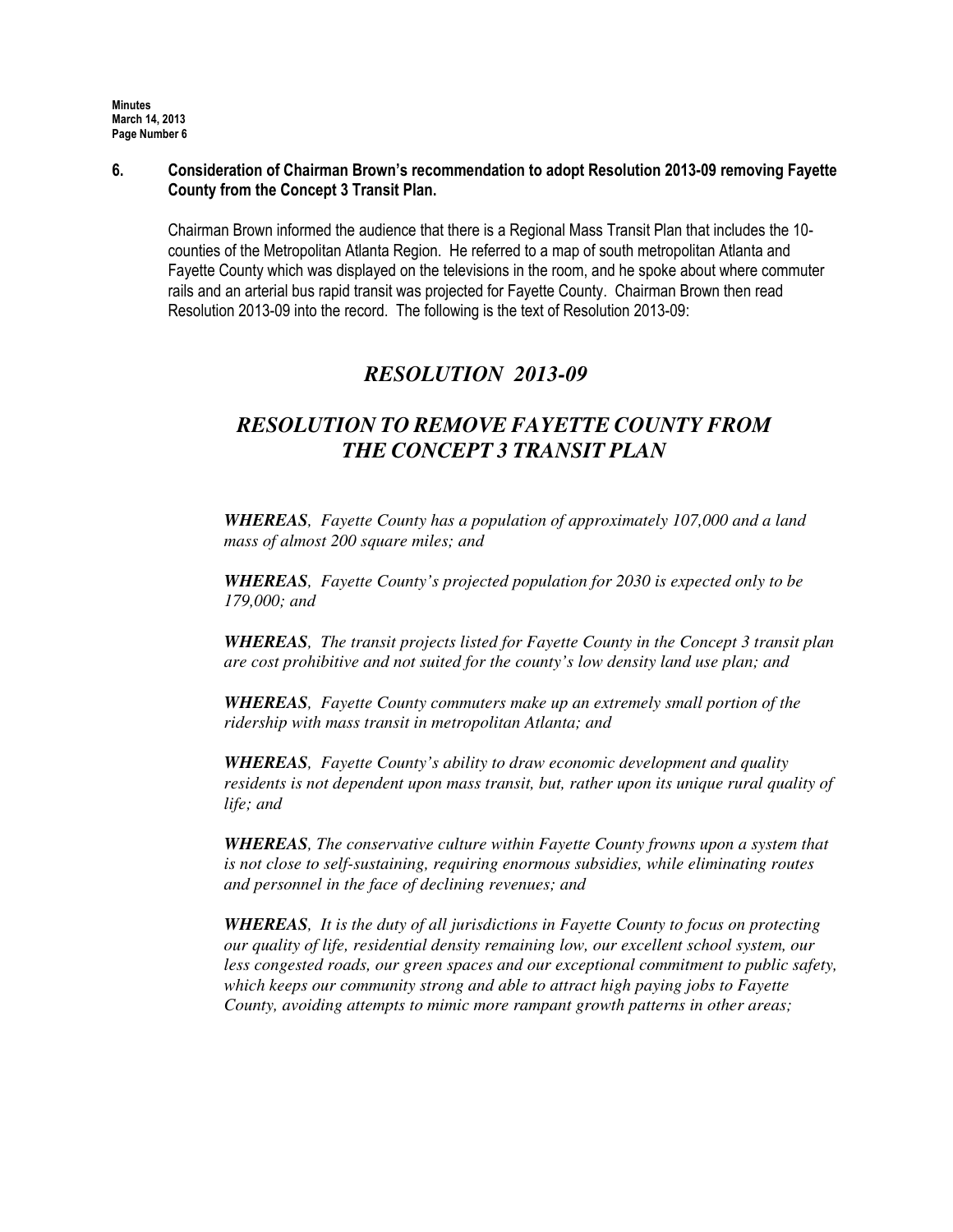> *BE IT THEREFORE RESOLVED THAT the Board of Commissioners of Fayette County does hereby formally request to all regional and state entities that Fayette County be removed from the Concept 3 transit plan and all other plans requiring publicly subsidized transit in Fayette County.*

*So resolved this 14th day of March 2013, by the*

### *BOARD OF COMMISSIONERS FAYETTE COUNTY, GEORGIA*

Ginger Smithfield: Mrs. Ginger Smithfield thanked the Board for the resolution saying it was greatly needed. She also thanked the Board for "sticking to [Fayette County's] Land Use Plan."

Commissioner Ognio moved to adopt Resolution 2013-09. Commissioner Barlow seconded the motion. No discussion followed. The motion passed unanimously. A copy of the request and Resolution 2013-09, identified as "Attachment 5", follows these minutes and is made an official part hereof.

### 7. Approval of the medical plan selection team's recommendation to award CIGNA as Fayette County's medical provider.

County Administrator Steve Rapson informed the Board that the County formed a Medical Plan Selection Team that reviewed the medical plan for next year, and he explained the findings and recommendation to the Board.

Chairman Brown thanked the Finance staff, Human Resources staff, Mr. Rapson, and other staff who reviewed each of the proposed contracts and really worked on the premiums. He reminded those present that this was a bad budget year and that the County needed to save every dime it has. He said the team did a tremendous job in finding the savings, and he thanked the Cigna representative for coming to the table and working out an excellent deal.

Commissioner Ognio moved to approve the medical plan selection team's recommendation to award Cigna as Fayette County's medical provider. Commissioner Barlow seconded the motion. No discussion followed. The motion passed unanimously. A copy of the request, identified as Attachment 6", follows these minutes and is made an official part hereof.

### 8. Consideration of administration of West Fayetteville Bypass related to handling the legal ramifications, existing rate of completion, and current environmental issues.

Chairman Brown stated that he had a written memorandum, and he read it into the record. The following is a transcript of the memorandum and motion Chairman Brown read into the record: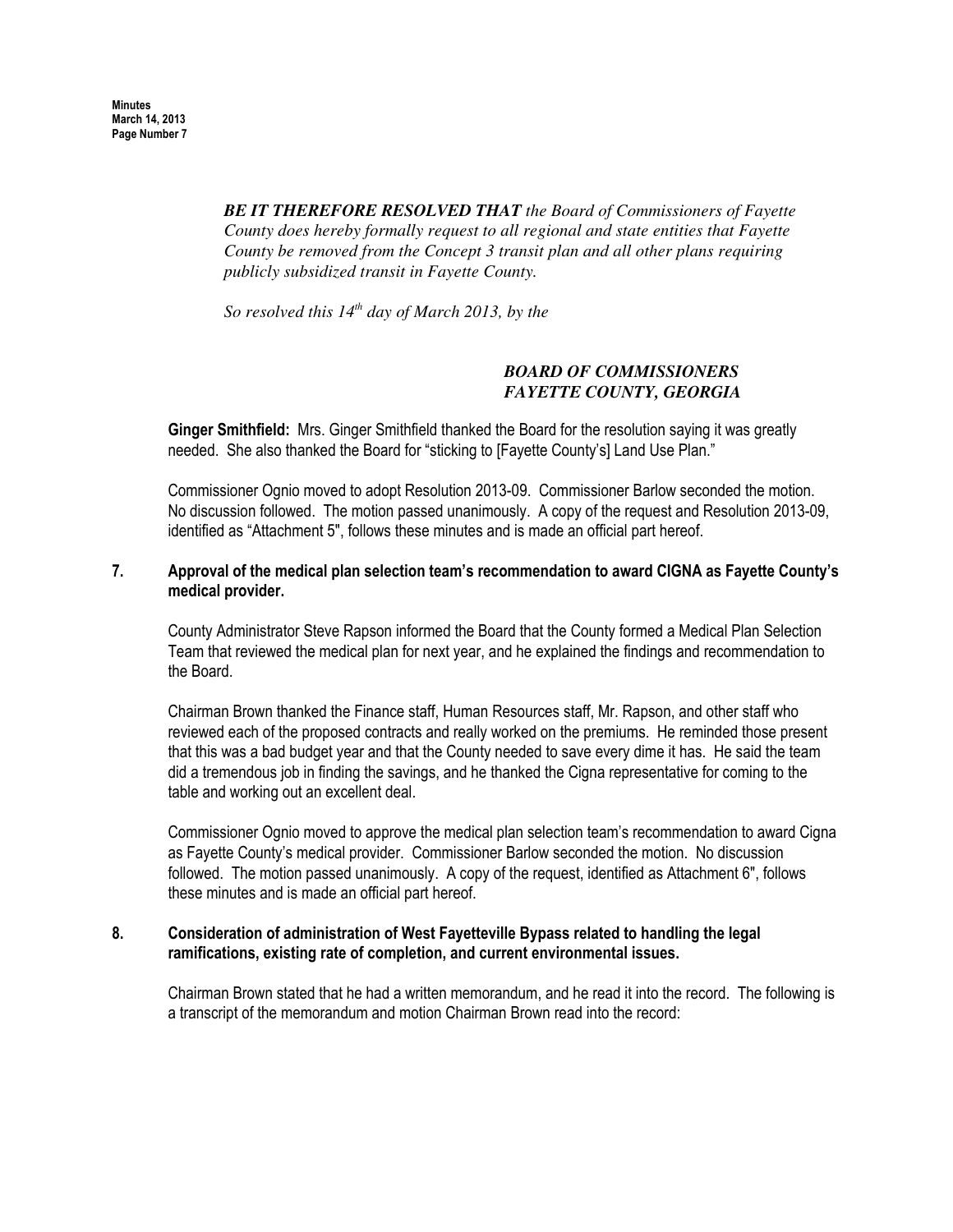*As someone who has thoroughly studied the West Fayetteville Bypass and opposed it since the day it was introduced as a county TSPLOST project back in 2003, I am forced to concede that former Commissioners Lee Hearn, Robert Horgan and former Chairman Herb Frady have achieved their objective of pushing Phase II of the bypass far enough along so that we are unable prevent its completion.*

*After consulting with our county's attorney, road and engineering staff, I offer the following thoughts.*

*Staff acknowledges there was an outright attempt to force Phase II of the bypass into an ultrafast engineering and construction mode so as to push the project far enough along that completion would be imminent. I personally witnessed the constant prodding from then-County Administrator Jack Krakeel and then-Commissioner Lee Hearn on the TSPLOST committee to accelerate Phase II.*

 *It is truly distressing that our new Interim County Attorney revealed that he discovered 10 properties that are still in condemnation phase along Phase II, either in the courts or by other means, but the county took the land from the local property owners and began building Phase II of the bypass on those parcels anyway. I consider this careless methodology to be both inappropriate and unconscionable, opening up the county up to considerable risk by not knowing the actual costs of land acquisitions and possible court-imposed damages.*

*For the record, I do not hold staff accountable for any of these irresponsible and inappropriate actions to accelerate Phase II without officially acquiring the land and determining the total land costs in advance as that was the process was totally driven by the majority from the previous Board of Commissioners, Jack Krakeel and former-County Attorney Scott Bennett.* 

*The southern section of Phase II (everything south of Eastin Road which accounts for 50% of the length of the entire project) was completed last year.*

*The section from Eastin Road to State Route 92 was substantially complete at the beginning of the year. Our new Board of Commissioners recently delayed material contract approvals for the bypass so that we could thoroughly evaluate our position.*

*I report that we are shackled by a contract approved by the former-Commission Chairman Frady and former-Commissioners Hearn and Horgan. Undeniably, the contractor, E.R. Snell, has completed a majority of the work from Eastin Road to State Route 92 with the contract calling for finish paving in May.*

*The contractor has to be paid in full or the county government is in breach of the contract as we are locked into a binding agreement from the former majority on the Board of Commissioners. If we continue to halt the work, we lose a significant amount of taxpayer dollars with nothing to show for it. In addition, we are also experiencing erosion problems from the prepared road bed now in place, it will cost even more taxpayer dollars, beyond the binding agreement for road construction, to contain that damage if the road bed is not paved.*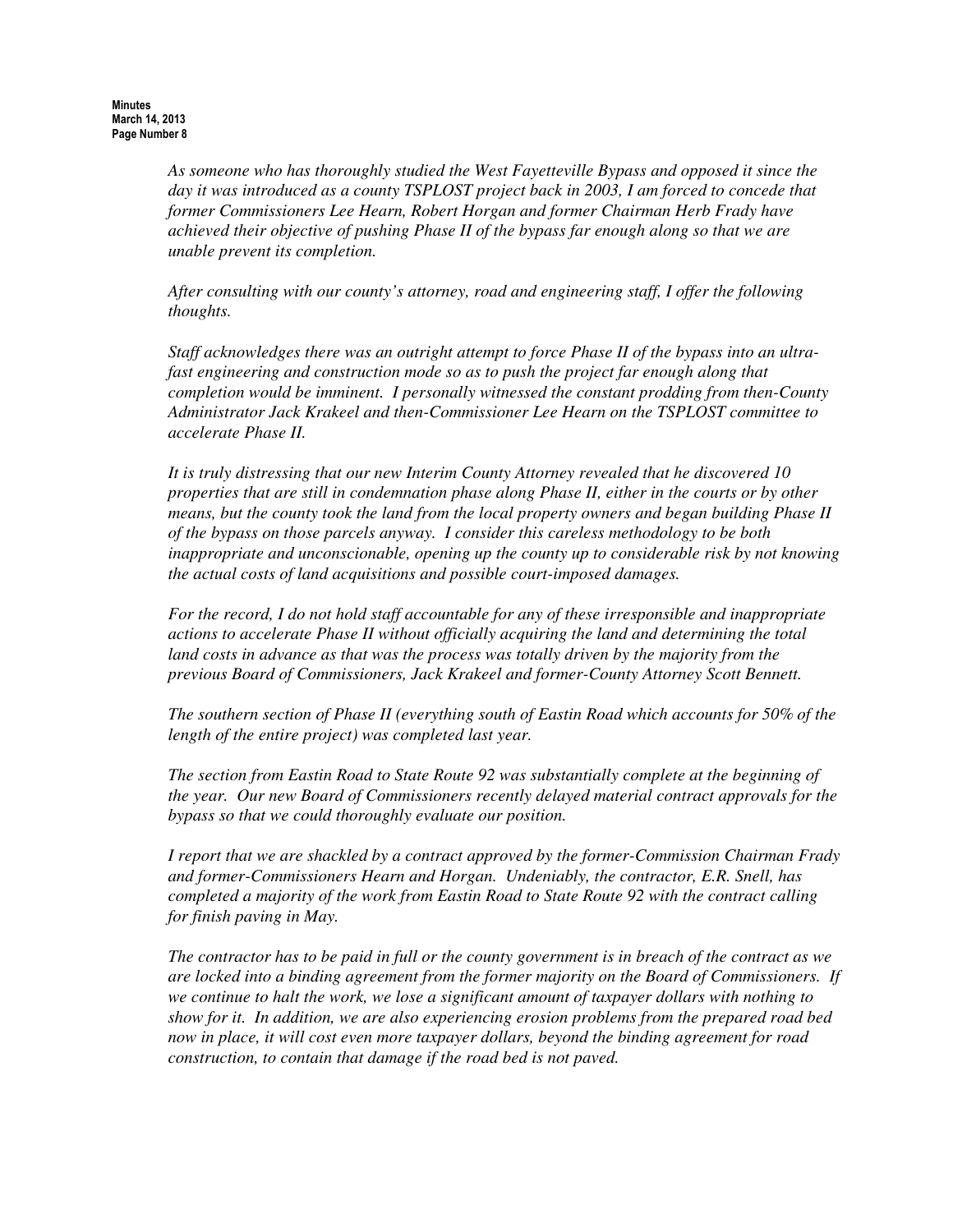*We also have another contract where we are locked into a binding agreement from the former majority on the Board of Commissioners with contractor McCarthy Improvements related to the bridge at Whitewater Creek. As with the other contractor, the work is in progress and terminating the project would result in a breach of contract, meaning the taxpayers would pay for the total project without the work being performed.*

*The roundabout project at State Route 92 is in the design phase. Once our new County Administrator was officially employed with the county, I asked him to immediately work with staff on finding a less expensive and less harmful design on the homes and businesses in the area. I am pleased to announce that it appears the road and engineering staff have come up with a better, less expensive option.*

*The original roundabout plan cost \$1.7 million and had a significant impact on the surrounding homes and businesses. An alternate plan, costing much less, avoiding a major utility relocation and greatly reduces the impact on the neighbors.*

*The majority on the previous Board of Commissioners moved forward on the design components on Phase III of the bypass. Staff had begun the preliminary planning process.*

*In looking for the best solution possible under the constrained circumstances, I offer the following motion to the Board of Commissioners:*

*I move that the Board of Commissioners, to avoid a lawsuit based on breach of contract related to binding agreements passed by the majority of the previous Board of Commissioners and to avoid paying the cost of resolving continued environmental damages from leaving the currently formed road bed unpaved, allow the completion of Phase II up to State Route 92. Likewise, I move that the roundabout previously approved by the majority on the previous Board of Commissioners be reconfigured to a normal four-way intersection with a reduced cost and a reduced impact on the neighbors. In addition, I move further that Phase III of the West Fayetteville Bypass be officially terminated as a planned project and removed from the Fayette County Transportation Plan as a new road segment. Finally, I conclude this motion with an official apology from the county government to the landowners and taxpayers of Fayette County for the local government not being receptive on the issue of the West Fayetteville Bypass project and county's forcing the construction of Phase II, even before a substantial amount of the land was purchased just to handcuff the current Board of Commissioners to the completion of the phase because of the binding contracts of their predecessors. May we never see such thoughtlessness in this county ever again. I continue that all existing contracts for hauling, gravel, and asphalt be continued. So moved.*

Commissioner McCarty seconded the motion.

Ginger Smithfield: Mrs. Smithfield thanked all of the Commissioners for doing everything they have done to fight the West Fayetteville Bypass. She acknowledged that Chairman Brown had been against the bypass since 2003, and she said she greatly appreciated the efforts, the thought, and the investigative work the Board put into the matter. She continued saying all of the homeowners along the West Fayetteville Bypass thanked the Board, and she urged the Board to abolish Phase III of the bypass. Mrs. Smithfield pointed out that there was a huge, old, operating family farm in the path of Phase III that could be spared, and that many homeowners along Phase III could be spared from what many Phase II homeowners were not. She repeated her request to abolish Phase III of the West Fayetteville Bypass.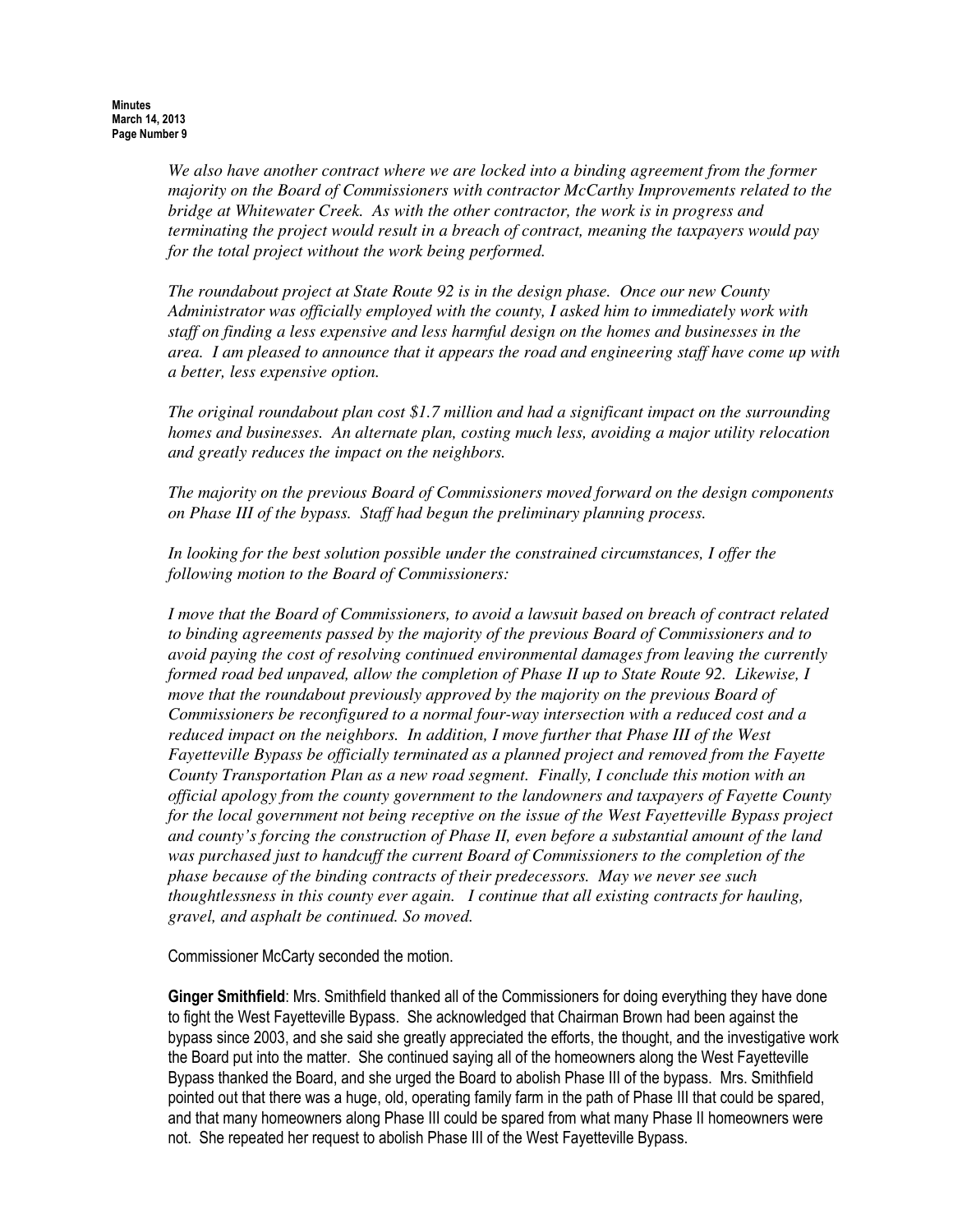Dennis Chase: Mr. Chase said he had one, continuing, and unanswered question that he had risen several times and still did not have an answer on. He said the question related to whether the Stormwater Utility Department every reviewed the best management practices to be installed when the West Fayetteville Bypass was built. He said the last he understood, staff did not know whether it had been reviewed or not. He pointed out that the West Fayetteville Bypass was one-million square feet of impervious surface. He understood that staff would perform the Sediment Erosion Control [study], but he did not know whether there were adequate provisions alongside the bypass to protect the stormwater runoff. He thought this was an outstanding issue, and while he could not get an answer to the question, he asked the Board if they could get an answer. Chairman Brown replied that a Stormwater Town Hall Meeting was coming up, and that this was a question that should be answered at the meeting. County Administrator Steve Rapson replied that it would be answered at the Stormwater Town Hall Meeting.

Frank Gardner: Mr. Gardner informed the Board of a dangerous curve at Foxrun Road and Davis Road. He suggested that if Phase II is completed then the curve would also have to be straightened. He told the Board that he was surprised no one had been killed at the curve, and he spoke about some of the dangers associated with the curve.

Tom Waller: Mr. Waller thanked the Board for the action relative to Phase III of the West Fayetteville Bypass. He said he understood that Phase II was so far down the road that it could not be completed, but he pointed out that contracts typically have a "back out clause" where a certain amount of money is paid without having to bite the bullet. He asked why such a clause was not in the contract for the West Fayetteville Bypass. Mr. Waller also informed the Board that someone had knocked down the stop sign at the West Fayetteville Bypass and Sandy Creek Road. He suggested that a couple of signs could be installed and one could be placed over the road to facilitate people stopping at the intersection. In closing, Mr. Waller asked what the cost would be to stop Phase II of the bypass and how much of a bill should be hung around the necks of the previous Commissioners.

Roy Bishop: Mr. Bishop thanked Chairman Brown for putting in writing what he has been living for the past two years. He said he lives on the low-end of the West Fayetteville Bypass, and that recently dynamiting has been occurring for the past three weeks since engineering was not properly done but was rushed through. Concerning the current stormwater issues, Mr. Bishop said the roads were "falling in", but that he had not heard anyone from the Road Department ask to fix roads; only to build new roads.

Commissioner Oddo said when he was campaigning that he spoke about wanting to assess the West Fayetteville Bypass. He stated that after he made his review, and after thinking like a business man, that he concluded that stopping the West Fayetteville Bypass "would be a terrible waste of the taxpayers' money." He said the County has what it has, and that the parts that the County has needs to be finished, and that Phase III needed to be cancelled.

Chairman Brown stated that the portion of West Fayetteville Bypass that is left is unpaved and substantially cleared. He said that meant if the roadbed is left unpaved that all of the material would wash away and would eventually erode and deteriorate. He explained that the County is in a Catch-22, and that he did not take any joy in voting to finish the project. He said he was sad to say that the County condemned many properties through a special means and started to build on people's property before the landowners were even paid for their land. Chairman Brown said that the County did not know what the land prices would be, or what the judge-imposed penalties would be, but with great sorrow he did not feel the Board had any choice in the matter. Concerning Phase III of the West Fayetteville Bypass, Chairman Brown said he thought the Board would save the family's farm since it is the right thing to do.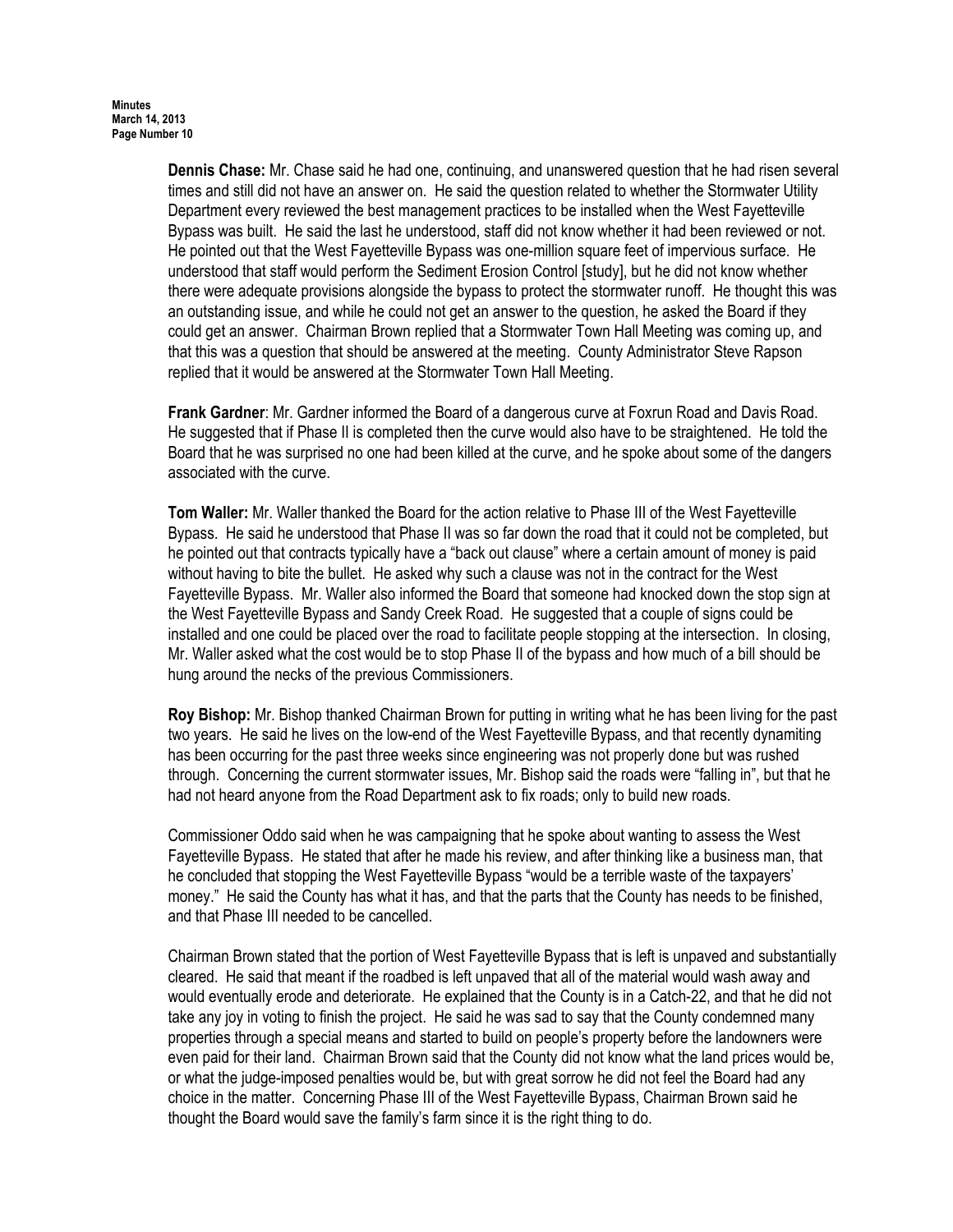The motion as read by Chairman Brown and seconded by Commissioner McCarty passed unanimously. A copy of the request, identified as "Attachment 7", follows these minutes and is made an official part hereof.

### ADMINISTRATOR'S REPORTS:

Re-Advertisement of two Vacancies on the Public Facilities Authority and an Opening on the Department of Family and Children Service's Board: County Administrator Steve Rapson informed the Board that staff is currently re-advertising two vacancies on the Public Facilities Authority. He said the County already actually received two applications for those vacancies, but based on their experience the County felt there needed to be someone with more of a financial background, and that is why those positions were re-advertised. Mr. Rapson stated that as positions are advertised, if someone does express an interest but it is felt they may be applicable for another board or a commission or authority, that staff would keep the applications on file similar to how Human Resources does. Then, when a position becomes vacant, those who have expressed interest can be contacted. Mr. Rapson also informed the Board that earlier in the afternoon, the County was notified that Ms. Debbie Chambers of the Fayette County Department of Family and Children's Services (DFCS) would likely resign during the week. He said the position would be advertised once official notification was given. Chairman Brown appointed Commissioner David Barlow to review the DFCS applications.

Acknowledgment of Transportation Engineer Carlos Christian: County Administrator Steve Rapson said he was a big believer in giving credit where it is due. He said Transportation Engineer Carlos Christian, from the Public Works Department, is the one who came up with the intersection reconfiguration at the West Fayetteville Bypass, and that his work would save Fayette County between \$500,000 to \$700,000.

Kenwood Road Bridge Project Open House: County Administrator Steve Rapson informed everyone that an Open House was being scheduled for April 8, 2013 for the Kenwood Road Bridge project. He said the Open House would last from 5:00 p.m. until 7:00 p.m., and that he would send an email to the Board concerning it. Chairman Brown noted that the project was near a park, an elementary school, and churches. He suggested that those who live or do business in the area should pay close attention to the issue.

Response to Mr. Lee Hearn's Public Comments: County Administrator Steve Rapson replied that as a profession and Certified Public Accountant, and as one who has done this type of work for over twenty years–including LOST negotiations, that many of Mr. Hearn's comments were very misleading. He encouraged everyone who is truly interested to come by and he would share every piece of documentation he has, and every study and analysis that has been performed he said he would not require staff to scan 20,000 pages and create an entire organization on the website. He concluded that "saying \$14.5 million dollars does not make it so". He equated the LOST negotiations to intergovernmental cooperation, and he said it is not "us versus them, it's Fayette County." Mr. Rapson added that if Mr. Hearn wanted to see a balanced budget that he would encourage him to look at the Fiscal Year 2014 budget which is about to be done.

## ATTORNEY'S REPORTS:

Four Items for Executive Session: Interim County Administrator Dennis Davenport informed the Board that two threatened litigation items, one land acquisition item, and one personnel item needed to be discussed in Executive Session.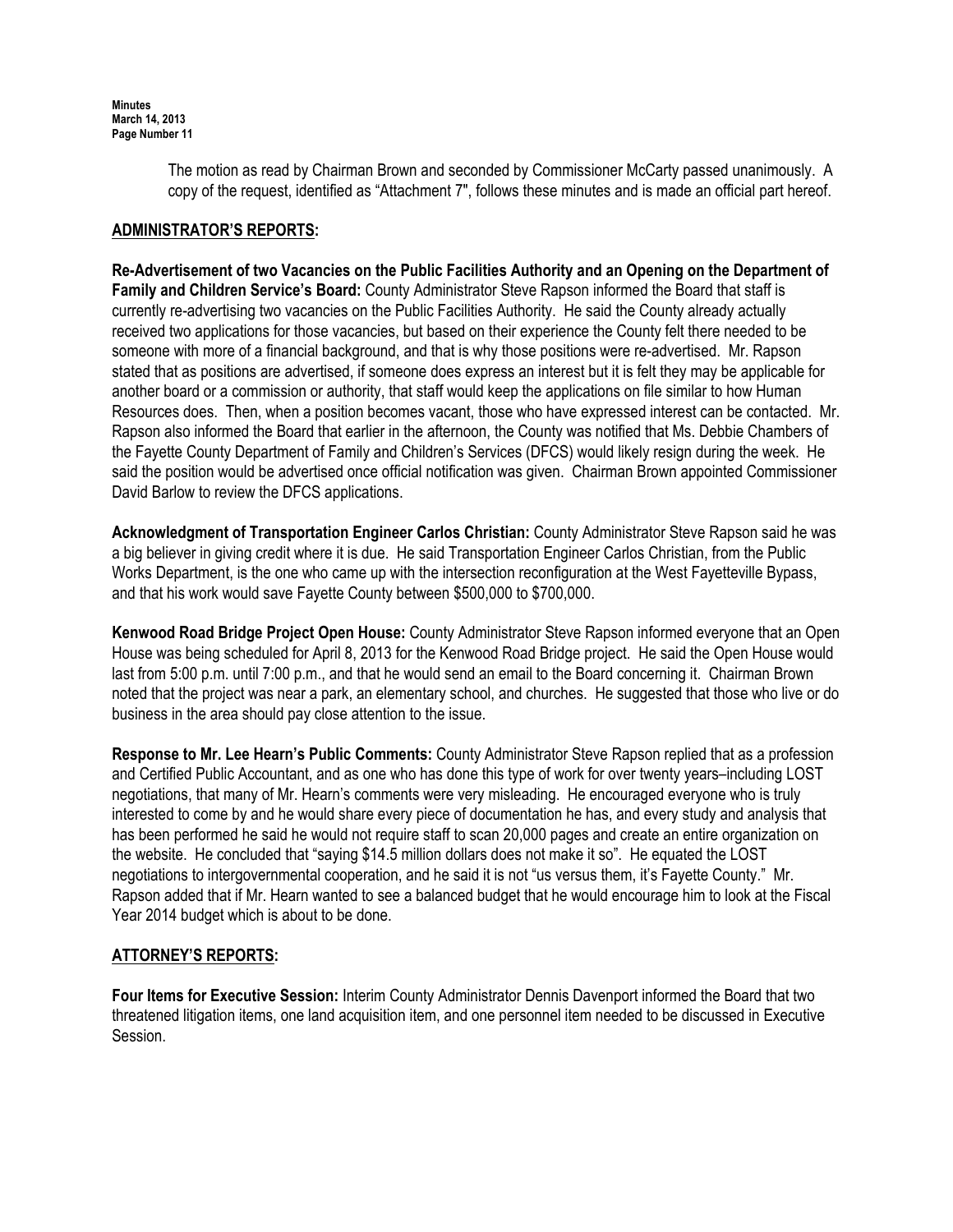### COMMISSIONERS' REPORTS:

Commissioner Barlow: Commissioner Barlow said he would be silent since Mr. Hearn took quite enough time and there was no need for him to continue the conversation.

Commissioner Oddo: Commissioner Oddo said he did not feel like he should have to respond, but he said, with all due respect to Commissioner Brown, that he "would not follow him anywhere." He thought that would be nice for the record.

Commissioner McCarty: Commissioner McCarty thanked everyone for coming to the meeting, and he seconded Commissioner Oddo's statement about following Commissioner Brown. He said the Commissioners have their own minds and their own opinions. He said that very often there is agreement, and when there is agreement he is 100% there, and when there is a disagreement he will vote against it. He said that was all he could do.

Commissioner Ognio: Commissioner Ognio said there was a lot he could get into with Mr. Hearn, but he thanked the people along Phase II of the West Fayetteville Bypass for understanding the Board's position. He apologized to them one more time saying the Board had worked hard to stop it, but it could not be stopped and he hated it for them.

Interim County Attorney Dennis Davenport: Interim County Attorney Dennis Davenport reported that he overlooked one item, and that there is a fifth item for Executive Session– namely, the review of the February 28, 2013 Executive Session Minutes.

Chairman Brown: Chairman Brown introduced Ms. Tameca White saying that she was Fayette County's latest employee. He said she had hit the ground running and that "she has saved my life because she keeps everything in perfect order, she just runs it like a machine." Chairman Brown said he found it hard when someone criticizes someone else for not having an open forum and that was the same person who voted not to let someone make a presentation on an Agenda item, and he said it was somewhat hypocritical. He stated that Mr. Hearn's comments about Mayor Greg Clifton were unfair, and he said that all of the jurisdictions of Fayette County, including Fayette County, gave a little bit to help the City of Peachtree City. He said the issue is about Fayette County, and that the division has to stop, and that there is enough of the fighting. He said the County's position for an entire year was "Our way or the highway, and that is all we are going to say", and he stated that position was shameful. Chairman Brown also said it was humorous because, as a Commissioner, he had asked to see the LOST report twice, but that he was not given the report. He found it astounding that Mr. Hearn was now asking to put the report on the website, even though he was not allowed to see the report when he asked for it last year. Concerning the email that was sent to the Fayette County employees, Chairman Brown said he sent it for a reason so that every employee could have an appreciation for the budgetary situation the County is in. He encouraged staff to withhold any expenses they could as the County would have to find a way to cover costs. He also encouraged Constitutional Officers to not fill vacancies and to freeze positions. Chairman Brown also addressed Mr. Parchert's request to place landscaping along the West Fayetteville Bypass by saying the Board heard his concern and took it seriously. He said after the West Fayetteville Bypass was completed that the Board would be able to review each situation individually in an effort to reduce the pain.

Mayor Greg Clifton: Mayor Clifton stated that in his previous comments he left out one point, that County Administrator Rapson had brought it back to his attention when he spoke of intergovernmental cooperation. He noted that Mr. Hearn commented about pushing more costs from the cities onto the County for EMS service. Mayor Clifton stated that the City of Fayetteville and Fayette County are in discussions of relocating the EMS services from Station 4 to the city's facilities at this time. He mentioned that this would minimize the cost to the county.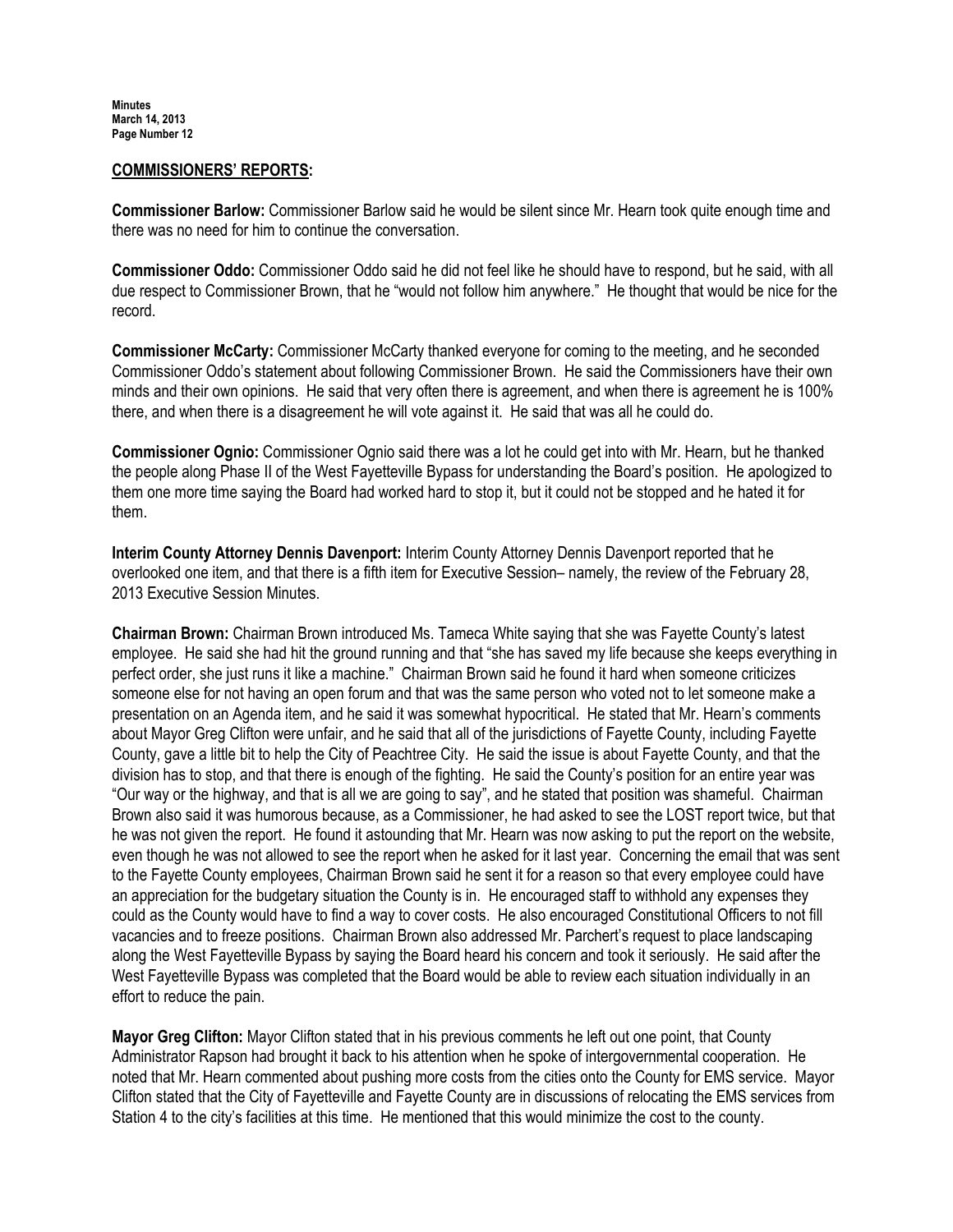Chairman Brown: Chairman Brown stated that the greatest compliment that Mayor Clifton and he could have ever received from a person who is not typically considered a political ally. He said that person stated he had been doing business in Fayette County for 25 years and that he had not seen such good cooperation in his 25 years of doing business between Fayette County, Fayetteville, and the other cities in Fayette County as he has seen today. Chairman Brown thanked Mayor Clifton for all of his help, and reiterated that relocating ambulances to Fayetteville's Fire Stations was going to save Fayette County some money.

## EXECUTIVE SESSION:

Five Items for Executive Session: Chairman Brown moved to recess into Executive Session for two threatened litigation items, one land acquisition item, one personnel item, and one review of the Executive Session minutes. Commissioners Barlow and McCarty seconded the motion. No discussion followed. The motion passed unanimously.

The Board recessed into Executive Session at 8:17 p.m. and returned to Official Session at 9:03 p.m.

Return to Official Session: Commissioner Oddo moved to leave Executive Session and return to the regularly scheduled meeting. Commissioner McCarty seconded the motion. No discussion followed. The motion passed unanimously.

Approval of the February 28, 2013 Executive Session Minutes and Correction of a Scrivener's Error on the February 14, 2013 Executive Session Minutes: Chairman Brown moved to approve the Executive Session Minutes for February 28, 2013 and a Scrivener's Error for the February 14, 2013 Executive Session Minutes where the date of January 28, 2013 was erroneously listed instead of the correct date of February 14, 2013. Commissioner McCarty followed. Discussion followed. The motion passed unanimously.

Personnel Matters: Chairman Brown mentioned that the Director of Public Safety had direct reports from Fire Services, Emergency Services, Emergency Management, the Marshal's Office, Communications 911, and Animal Control. He said that he found each of those Department Directors are capable of managing their own respective departments, and, given the recent retirement of the Public Safety Director, he proposed that the position of Director of Public Safety be abolished. Chairman Brown stated that the budget reduction from a quasi-organizational restructuring is a cost-saving measure that would save the County about \$157,828.00 per year.

Chairman Brown moved to direct the County Administrator to abolish the Director of Public Safety position, paying accrued leave and salary to the end of this budget year, and to authorize the County Administrator to appoint the Emergency Management Agency Director, the Interim Fire Chief, and the Interim Deputy Fire Chief. Commissioner McCarty seconded the motion.

Chairman Brown stated that the reason for the motion was that it was another step toward eliminating deficit spending in the County government, and since there is confidence in the existing department heads and their staff that they are adequately able to cover the duties of the former Public Safety Director's position.

The motion to direct the County Administrator to abolish the Director of Public Safety position, paying accrued leave and salary to the end of this budget year, and to authorize the County Administrator to appoint the Emergency Management Agency Director, the Interim Fire Chief, and the Interim Deputy Fire Chief passed unanimously.